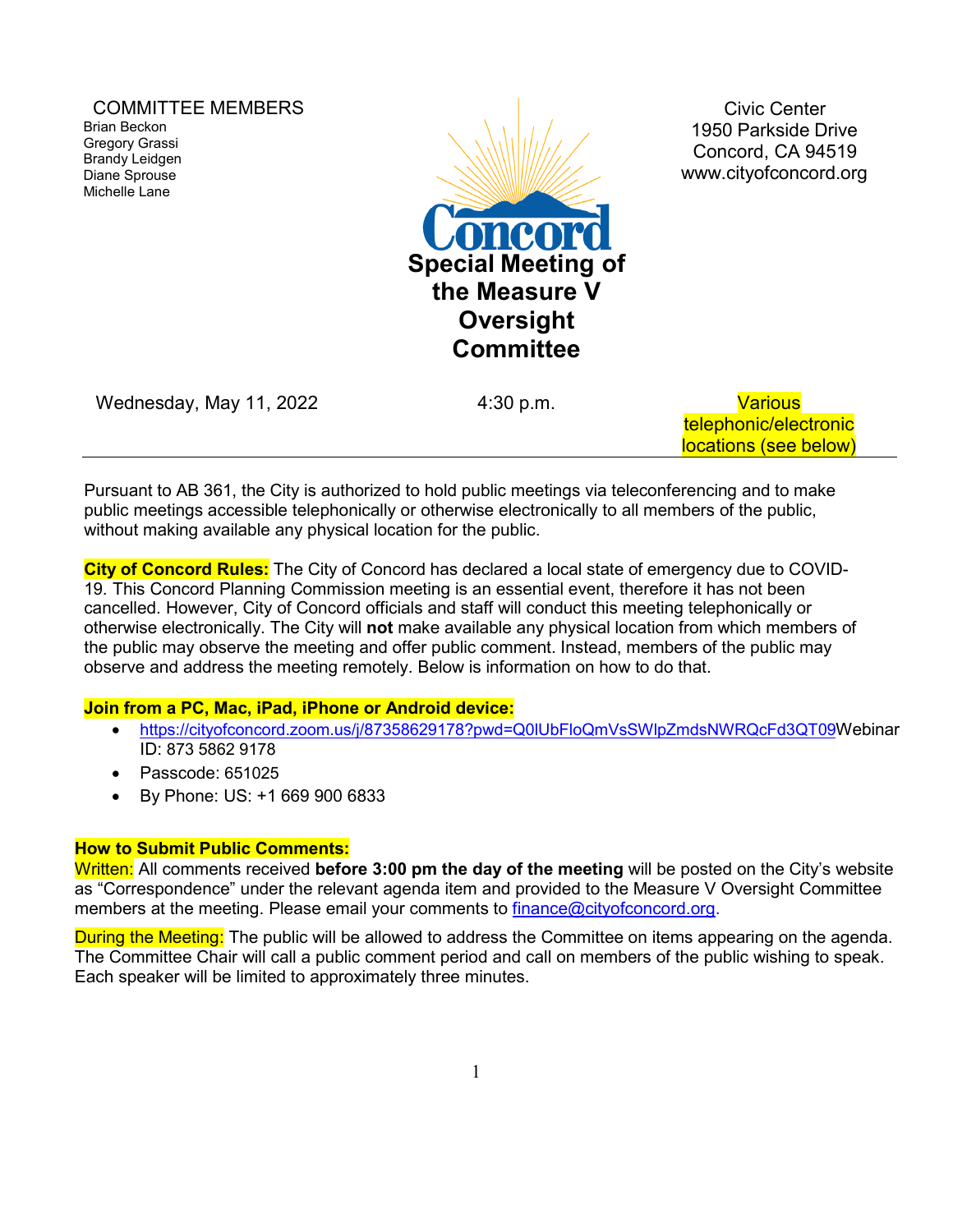**AGENDIZED ITEMS –** The public is entitled to address the Committee on items appearing on the agenda before or during the Committee's consideration of that item. Each speaker will be limited to approximately three minutes. Please see "How to Submit Public Comments" above.

# **1. ROLL CALL**

# **2. AGENDA ITEMS**

- a. Approval of Minutes/Annotated Agenda of April 25, 2022. See Attachment A.
- b. Complete and finalize Committee's Recommendations and Memorandum to the City Council related to the FY 2020-21 Annual Comprehensive Financial Report and the proposed use of Measure V Revenues in the Proposed Biennial Capital Budget for FYs 2022-23 and 2023-24. See Attachment B. – Donna Lee, Budget & Treasury **Officer**

## **3. ADJOURNMENT**

#### **ADA NOTICE AND HEARING IMPAIRED PROVISIONS**

In accordance with the Americans with Disabilities Act and California Law, it is the policy of the City of Concord to offer its public programs, services and meetings in a manner that is readily accessible to everyone, including those with disabilities. If you are disabled and require a copy of a public hearing notice, or an agenda and/or agenda packet in an appropriate alternative format; or if you require other accommodation, please contact the ADA Coordinator at (925) 671-3243, at least five days in advance of the hearing. Advance notification within this guideline will enable the City to make reasonable arrangements to ensure accessibility.

Distribution: City Council Valerie Barone, City Manager Justin Ezell, Assistant City Manager Susanne Brown, City Attorney Karan Reid, Director of Finance Donna Lee, Budget & Treasury Officer Joelle Fockler, City Clerk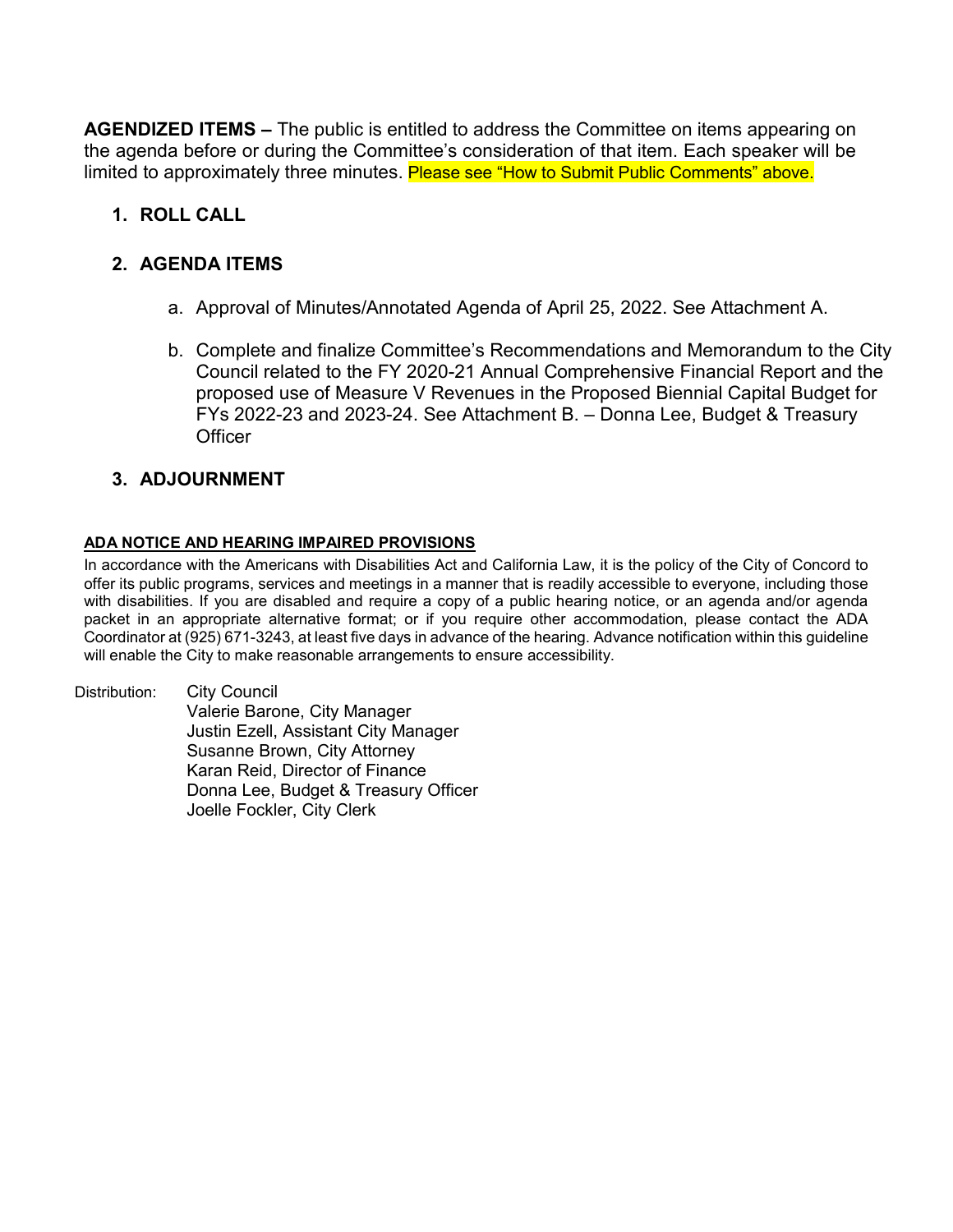

Civic Center 1950 Parkside Drive Concord, CA 94519 www.cityofconcord.org

COMMITTEE MEMBERS Brian Beckon Michelle Lane Gregory Grassi Brandy Leidgen Diane Sprouse



Monday, April 25, 2022 **5:30 p.m.** Permit Center

Conference Room, Wing D 1950 Parkside Drive

**AGENDIZED ITEMS –** The public is entitled to address the Committee on items appearing on the agenda before or during the Committee's consideration of that item. Each speaker will be limited to approximately three minutes.

- **1. ROLL CALL:** Present Brian Beckon, Michelle Lane, Brandy Leidgen, Greg Grassi, and Diane Sprouse. Meeting called to order at 5:33 p.m.
- **2. STAFF PRESENT:** Karan Reid, Director of Finance; Donna Lee, Budget and Treasury Officer; and Kylie Hicks, Budget Analyst.
- **3. MEMBERS OF THE PUBLIC WHO ADDRESSED THE COMMITTEE:** None.

## **4. AGENDA ITEMS**

a. Approval of Minutes/Annotated Agenda of March 24, 2022. See Attachment A.

**Action:** Motion to approve minutes by Diane Sprouse and seconded by Brandy Leidgen. Ayes: Brian Beckon, Michelle Lane, Brandy Leidgen, Greg Grassi, and Diane Sprouse.

b. Overview of the City of Concord's FY 2020-21 Annual Comprehensive Financial Report and Use of Measure V revenues. See Attachment B. – Karan Reid, Director of Finance

**Action:** None. The committee received the presentation.

**Discussion:** Karan Reid gave a presentation on the FY 2020-21 Annual Comprehensive Financial Report (ACFR) and the information in the document pertaining to Measure Q/V. Karan directed the committee to several pages in the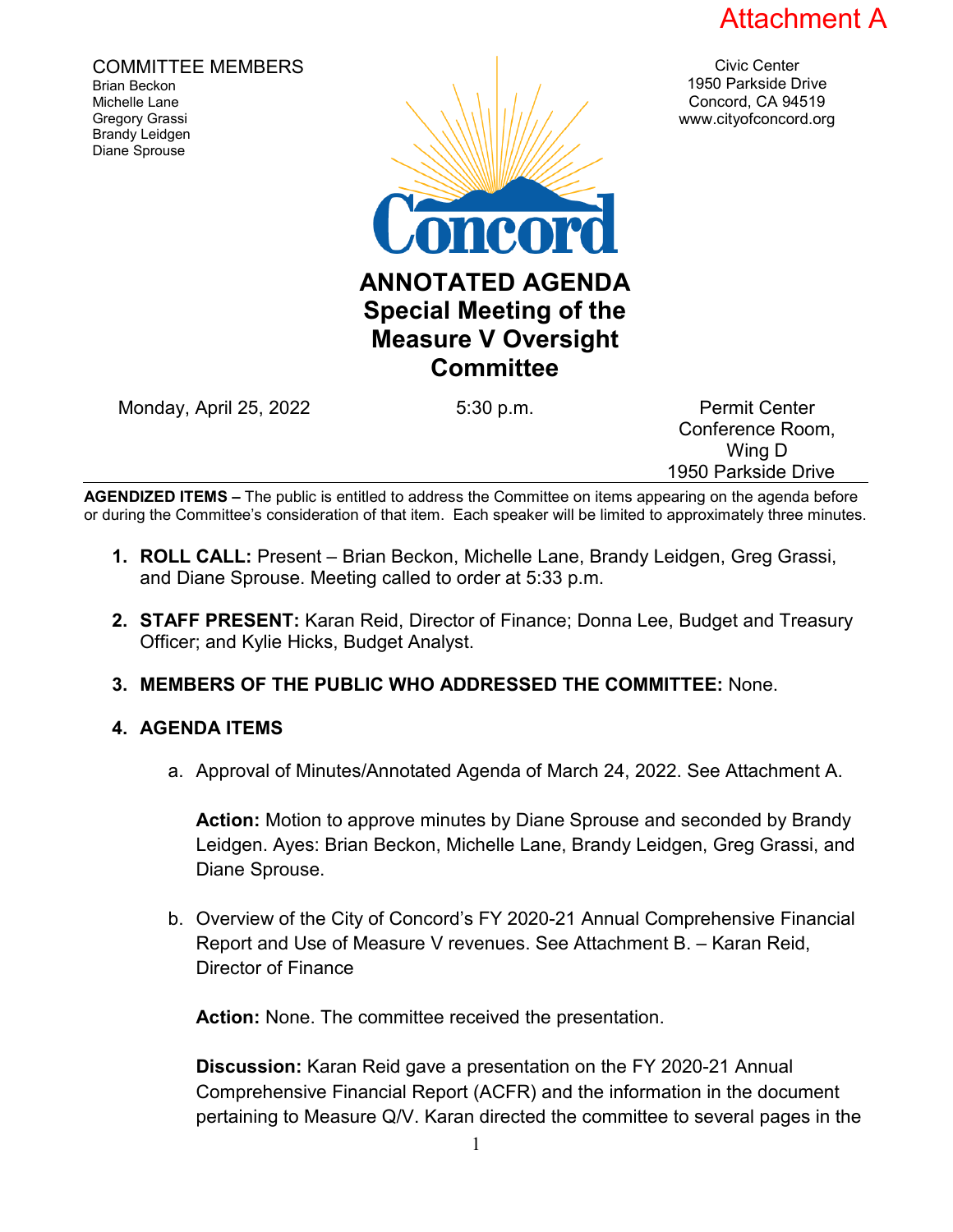document and answered questions about the use of the Transaction and Use tax revenues in FY 2020-21. The committee discussed one-time Measure V revenues that were allocated during the Mid-Year Budget Update on March 8, 2022, expenditure savings due to Council actions at the onset of the pandemic, and turnover rates in City staffing. Additionally, Karan stressed that the Certificates of Participation (COPS) debt issuance is being used to address roadway infrastructure backlog instead of Measure V revenues being used directly because this strategy allows the City to accelerate the projects. There will be funding gap in addressing the roadway infrastructure backlog in 5 years, which Council will need to address at that time.

c. Discuss Committee's Recommendations and Memorandum to the City Council related to the FY 2020-21 Annual Comprehensive Financial Report and the Proposed Use of Measure V Revenues in the Proposed Biennial Capital Budget for FYs 2022-23 and 2023-24. See Attachment C. – Donna Lee, Budget & Treasury Officer

**Action:** The committee received the report and provided direction to staff for amendments to the draft memorandum for consideration at the May 11 Committee Meeting.

**Discussion:** Donna Lee reviewed the draft memorandum prepared by staff and the committee provided feedback. The committee agreed that the presentation of the audited financial statements demonstrated that the Transaction and Use Tax was appropriately spent and collected in FY 2020-21. The committee expressed the need to clarify some of the wording in regards to how the Proposed Biennial Capital Budget for FYs 2022-23 and 2023-24 supports infrastructure backlog. The committee agreed to continue working on and finalizing the draft of the memorandum at the next meeting scheduled for May 11, 2022.

d. Review amended 2022 Schedule of Measure V Oversight Committee Meetings. See Attachment D. – Donna Lee, Budget & Treasury Officer.

**Action:** None. The committee received the schedule.

## **5. ADJOURNMENT**

Meeting adjourned at 6:59 p.m.

#### **ADA NOTICE AND HEARING IMPAIRED PROVISIONS**

In accordance with the Americans with Disabilities Act and California Law, it is the policy of the City of Concord to offer its public programs, services and meetings in a manner that is readily accessible to everyone, including those with disabilities. If you are disabled and require a copy of a public hearing notice, or an agenda and/or agenda packet in an appropriate alternative format; or if you require other accommodation, please contact the ADA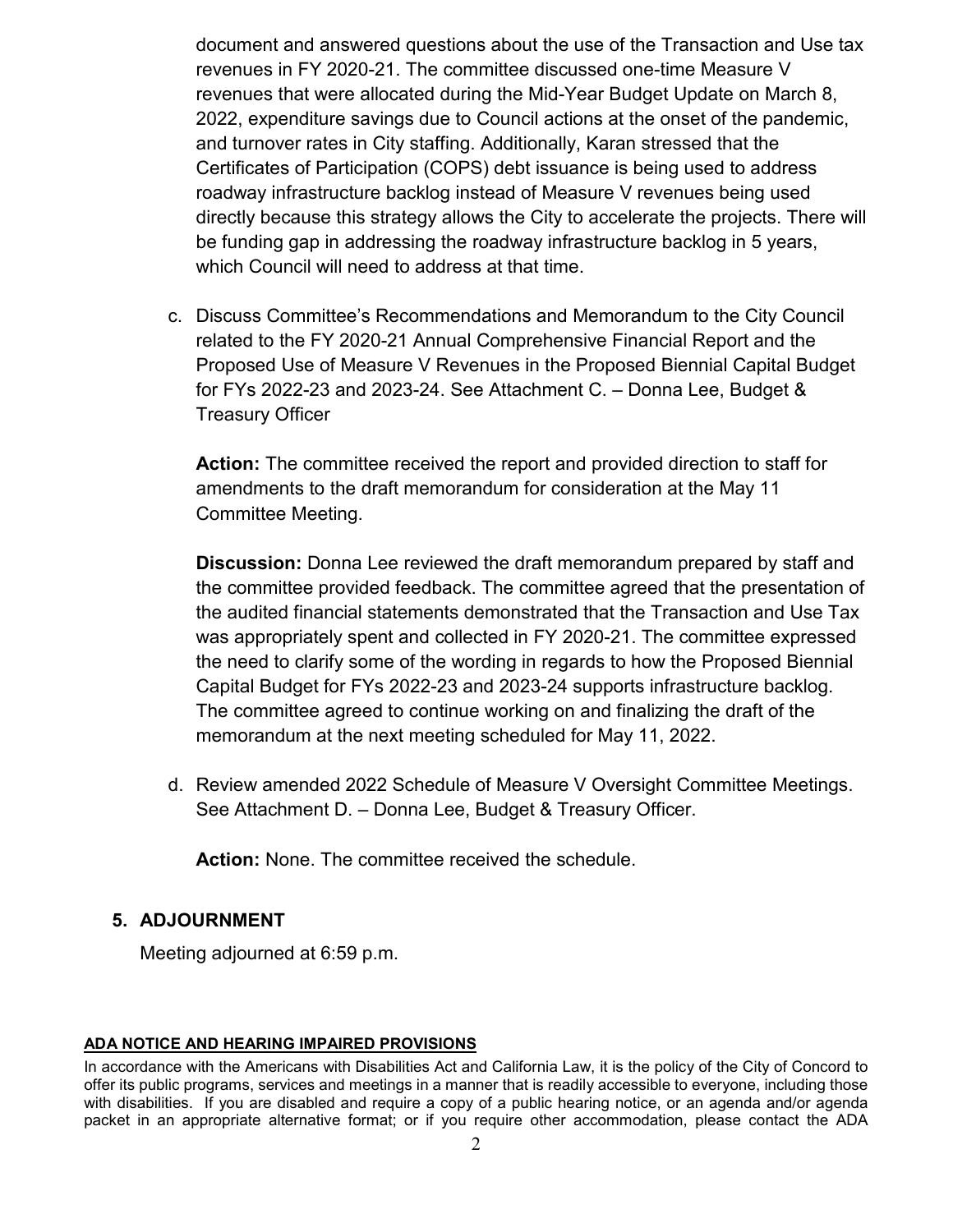Coordinator at (925) 671-3031, at least five days in advance of the hearing. Advance notification within this guideline will enable the City to make reasonable arrangements to ensure accessibility.

Distribution: City Council Valerie Barone, City Manager Susanne Brown, City Attorney Justin Ezell, Assistant City Manager Karan Reid, Director of Finance Donna Lee, Budget & Treasury Officer Joelle Fockler, City Clerk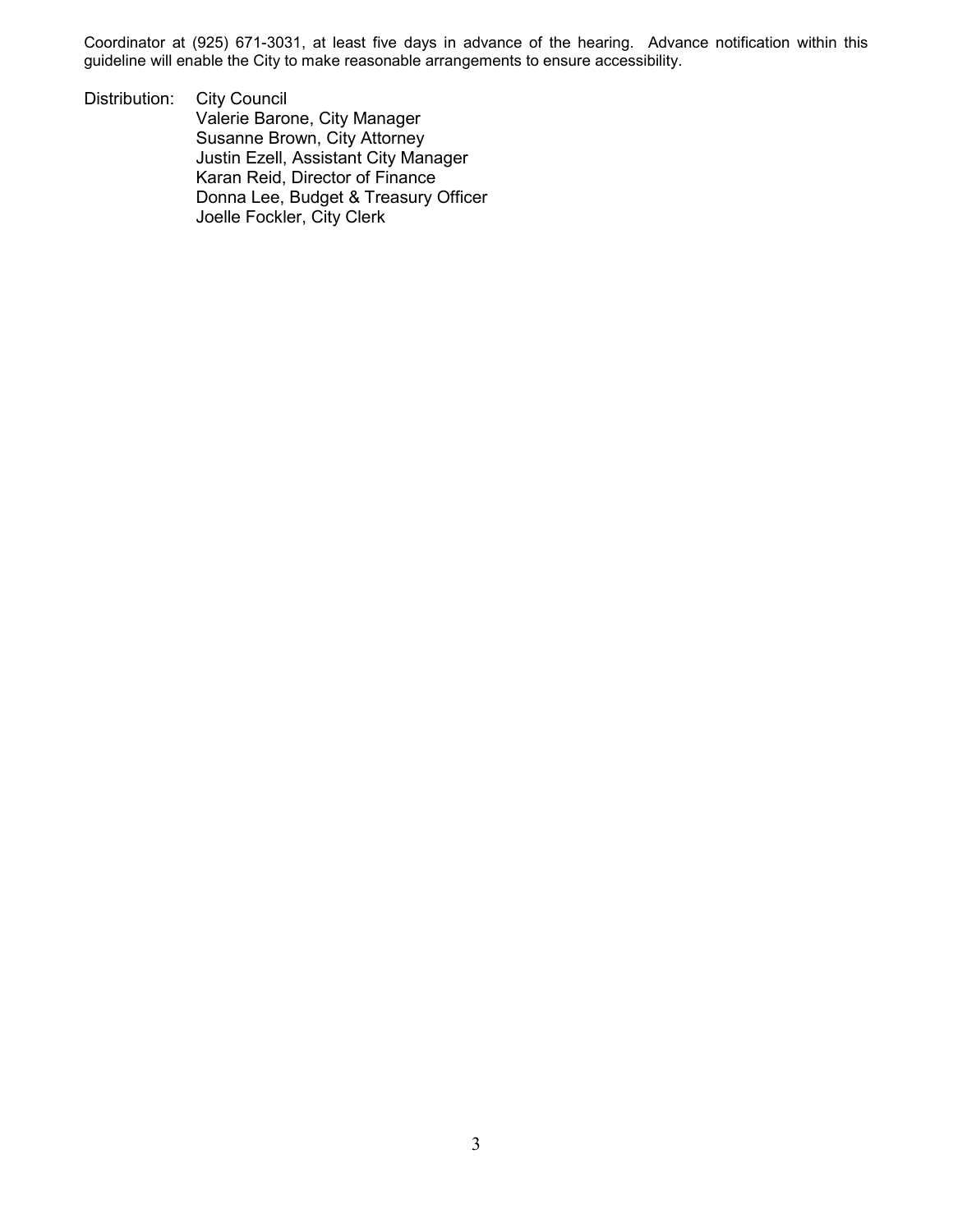# **City of Concord**

June 28, 2022

- **TO:** Honorable Mayor and Councilmembers
- **FROM:** Citizen Measure V Oversight Committee Brian Beckon, Chair; Michelle Lane, Vice Chair; Diane Sprouse, Greg Grassi, & Brandy Leidgen
- **SUBJECT: Measure V Oversight Committee's Review of the FY 2020-21 Annual Comprehensive Financial Report and Evaluation and Report on the City's Proposed Use of Measure V Revenues in the Proposed Biennial Capital Budget for FY 2022-23 and FY 2023-24**

The Measure V Oversight Committee (Committee) met on April 25, 2022 to review the Fiscal Year (FY) 2020-21 Annual Comprehensive Financial Statement (ACFR), which includes the annual audit.

At its March 24, 2022 meeting, the Committee heard a presentation from staff on the City's preliminary Biennial FY 2022-23 and FY 2023-24 Capital Budget. At this same meeting, the Committee also received an update on the use of Measure V revenues in the City's adopted Biennial Operating FY 2021-22 and FY 2022-23 General Fund Operating Budget. During its FY 2021-22 Mid-Year Review, City Council approved amending the Measure V budget to include a \$2.6 million increase to the sales tax revenue in FY 2021-22 and FY 2022-23 based on strong economic recovery in sales tax post-pandemic, which is also supported by updated sales tax consultant estimates. Additionally, new expenditure adjustments totaling \$3.8 million (includes \$1.2 million of one-time funds) in FY 2021-22 and \$2.45 million in FY 2022-23 were approved to address infrastructure maintenance projects for pavement and roadways, building maintenance, and parks and medians maintenance. One-time funds were specifically used to prioritize the City Council's goal of addressing infrastructure maintenance. The City Council also directed staff to reserve \$2.4 million of one-time funds in FY 2021-22 for the needs of the unhoused and Council will provide direction on how to use these funds at a future date. Council also directed staff to appropriate \$150,000 in FY 2022-23 to fund one Code Enforcement Officer position on an ongoing basis. The Committee supports these changes to the Measure V budget.

The purpose of the Capital Budget presentation was to obtain an understanding of how Measure V revenue is proposed for use in the Capital Budget in order to advise the Council. Measure V was passed to: protect core services, maintain the City's reserves, address the City's infrastructure backlog, and address areas of community priority.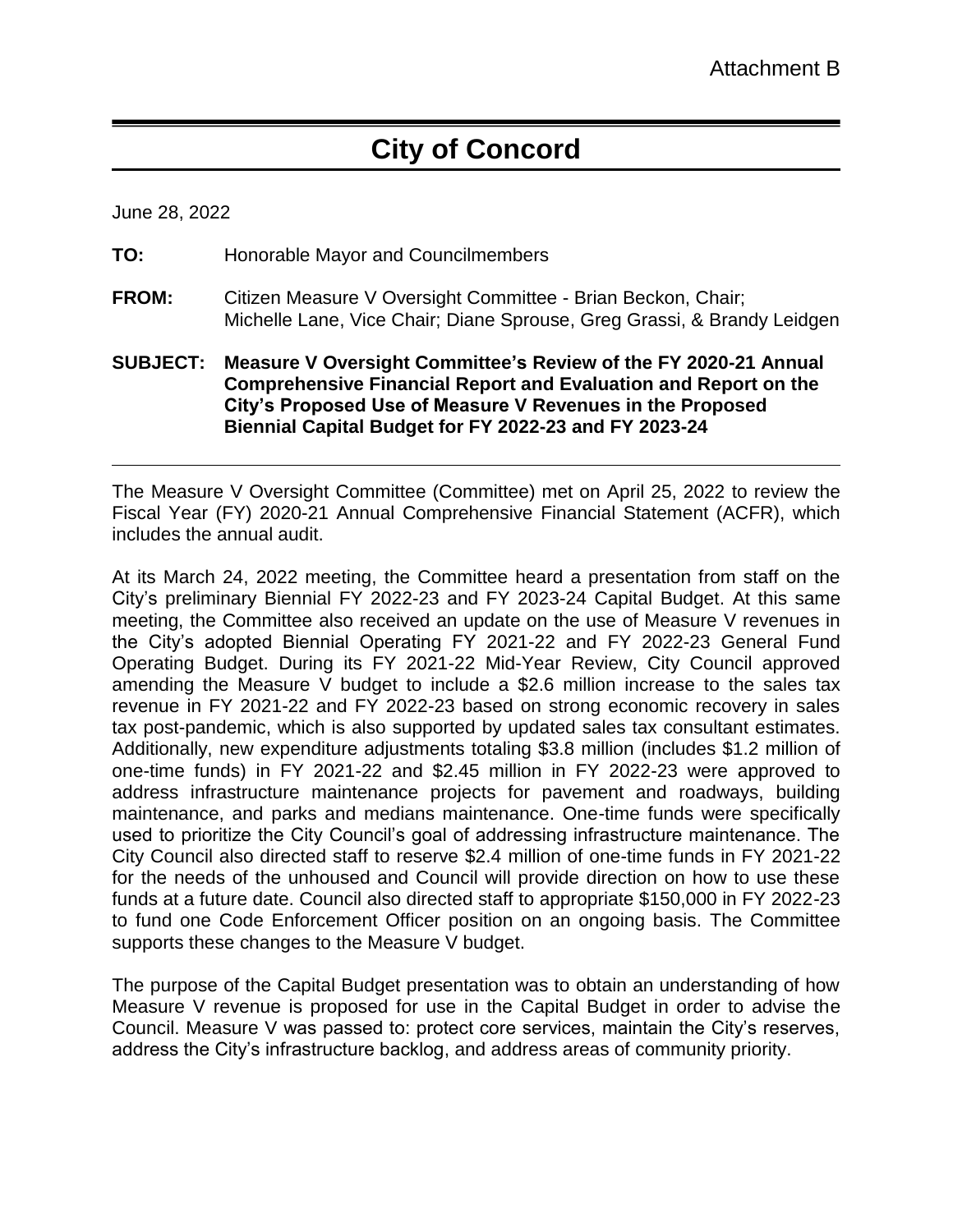Measure V Committee's Finding Memo June 28, 2022 Page 2 of 3

The Committee has made the following findings with regard to its charge in oversight of the tax:

# **1. Does the FY 2020-21 Annual Audit reflect that the Measure Q/V tax was collected and appropriately spent?**

On April 25, 2022, the Committee reviewed the FY 2020-21 Annual Comprehensive Financial Statement (ACFR) and determined that the presentation of the Measure Q/V Transactions and Use Tax in the financial statements (pages xiv, 13, 24-25, and 32) reflect the collection of the tax appropriately.

The Committee finds that usage of Measure Q/ V tax revenue (\$18.5 million) was identified clearly in the annual audit (pages xiv, 30, 32 of the ACFR). Further, the Committee finds that \$14.3 million of Measure Q/V tax revenue went to maintain City services, which allowed the City to avoid cuts to core City services, and the remaining \$4.2 million was used consistent with the City's Fiscal Sustainability Ordinance to support reserves and infrastructure investment. Consequently, the Measure V Committee concludes that the tax was collected and appropriately utilized.

#### **2. Does the City's proposed Biennial Capital Budget for FY 2022-23 and 2023- 24** address the City's infrastructure backlog**protect the City's core services?**

On March 24, 2022, the Committee reviewed the Proposed FY 2022-23 and FY 2023-24 Biennial Capital Budget and concluded that the presentation on the use of Measure V revenue to fund capital projects protects City core servicesaddresses the City's infrastructure backlog. Specifically, the revenues are being allocated to support existing infrastructure and address areas of community and Council priority. Safe and usable infrastructure is a core City serviceCity Council priority.

Over the next two fiscal years, \$79.2 million in Measure V revenue and funding from debt issuances for which Measure V funds are allocated for debt service is are planned for various street improvement projects, parks facilities improvements, building maintenance, citywide accessibility enhancements, and improving efficiencies through information technology. Measure V revenue comprises 14% and debt issuance funding comprises 55% of the proposed Biennial Capital Budget for FY 2022-23 and FY 2023-24, at approximately \$16.1 million and \$63.1 million respectively. The proposed capital projects do not create new, ongoing expenditures. The Biennial Capital Budget addresses the infrastructure backlog and allocates payments for debt service for infrastructure improvements.